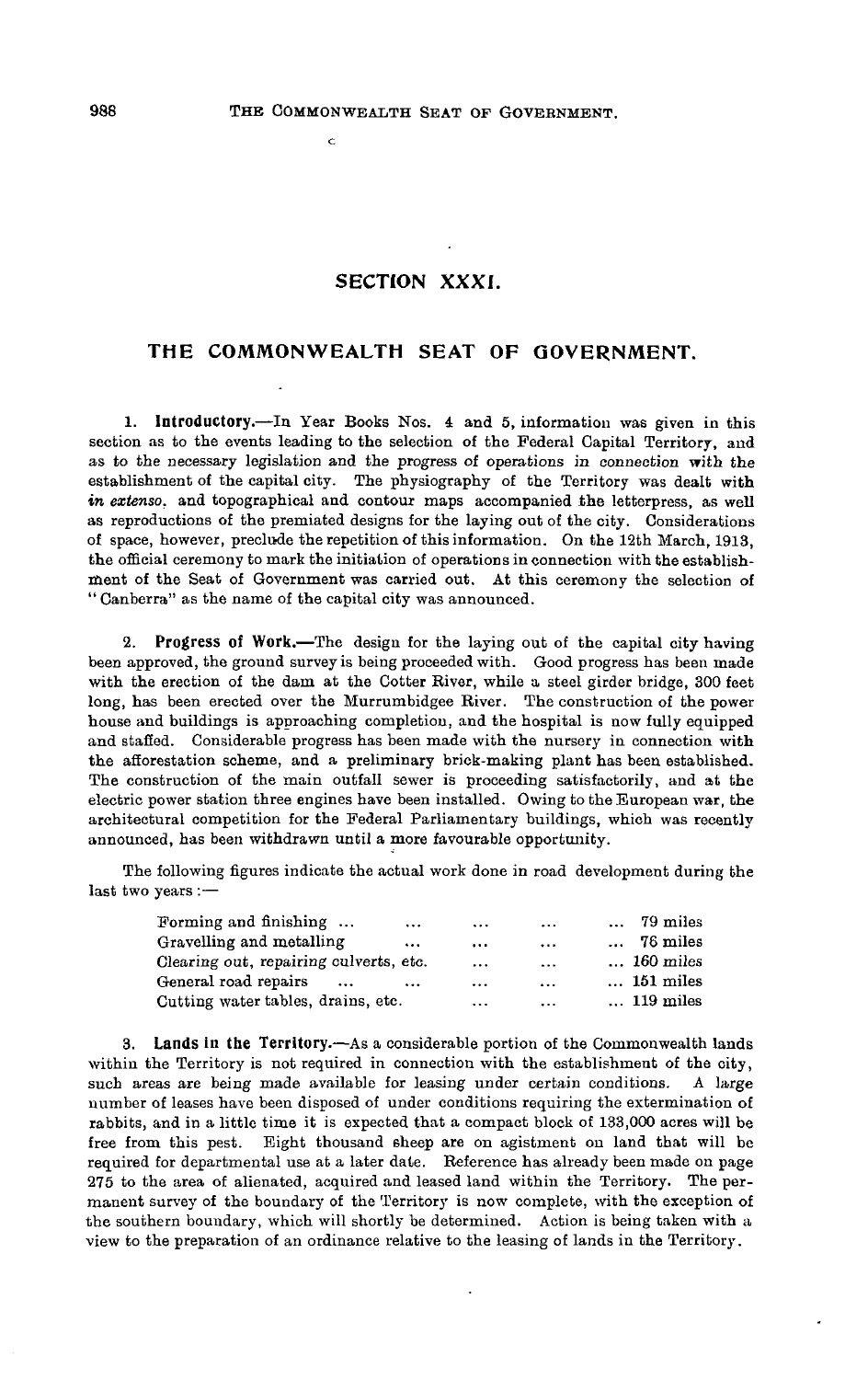## THE COMMONWEALTH SEAT OF GOVERNMENT. 989

**4. Lands at Jervls Bay.**—A Bill to provide for the transfer to the Commonwealth of sovereign rights over certain lauds, comprising about 18,000 acres, and water, at Jervis Bay, to be used for the Naval College and other Federal purposes, has been passed by the New South Wales Legislature.

**5. Railways.**—The line from Queanbeyan to Canberra, 4 miles 75 chains long, was opened for goods traffic on 25th May, 1914, and is being worked by the New South Wales Railway Commissioner. The trial survey of the Canberra-Jervis Bay line has been completed, and plans will be ready at an early date. The trial survey from Canberra to the boundary of the Federal Territory (towards Yass), a distance of 11 miles, has been completed, as well as the survey of the line by the New South Wales Government from Yass to the Territory boundary, 32 miles.

**6. Population and Live Stock.**—A complete count of the population was taken on 31st December, 1913, when a total of 1952 was enumerated. It is estimated that 850 persons were absent from the Territory on the date in question. The live stock in the Territory, according to the latest returns, comprises:—horses, 1343 ; cattle, 6423 ; sheep,  $141,184$ ; and pigs, 393.

**T. Educational Facilities.**—As the result of a conference between the Administrator of the Territory and the New South Wales Education Department, it is proposed that the latter shall, for the time being, continue the administration of education in the Territory, the expenditure involved to be refunded annually by the Commonwealth to the State. Schools have been opened at the Cotter River works and at the Royal Military College, Duntroon. (See also paragraph 3, page 766.)

**S. Revenue and Expenditure.**—The present revenue from properties within the-Territory (including that derivable from rates, which amounts to £2975) is estimated at £5000. The expenditure in the Federal Territory subsequent to the passing of the-"Seat of Government Acceptance Act 1909," and up to the 30th June, 1914, was for' 1910-11 £20,216, 1911-12 £68,026, 1912-13 £137,497, and 1913-14, £252,204, making a total of £477,943.

The following table shews the particulars of expenditure for the year ended 30th June, 1914, and also the total expenditure on each item since 30th June, 1910 :—

|                                         | Item.     |          |           |          | Expenditure.<br>1913-14. | Total Expenditure<br>to 30th June, 1914. |
|-----------------------------------------|-----------|----------|-----------|----------|--------------------------|------------------------------------------|
|                                         |           |          |           |          | £                        | £                                        |
| <b>Buildings</b>                        |           |          |           | $\cdots$ | 30,610                   | 65,920                                   |
| Power Plant and Power House             |           | $\cdots$ |           | $\cdots$ | 22,550                   | 34,506                                   |
| Electric Supply                         | $\cdots$  | $\cdots$ |           | $\cdots$ | 8,991                    | 10,803                                   |
| Roads and Transport                     | $\cdots$  | $\cdots$ | .         |          | 19,792                   | 81.791                                   |
| Water Supply                            | $\ddotsc$ | .        |           | $\cdots$ | 86,234                   | 118,602                                  |
| Sewerage<br>$\cdots$                    | $\cdots$  | .        |           | $\cdots$ | 359                      | 2,092                                    |
| Materials and Stores                    | $\cdots$  | .        |           | $\cdots$ | 18,377                   | 35.748                                   |
| Running Expenses and Miscellaneous      |           |          |           |          | 3,885                    | 13,793                                   |
| Health, Administration, Education, etc. |           |          |           | $\cdots$ | 27,478                   | 60.079                                   |
| Afforestation<br>$\ddotsc$              |           |          |           | $\cdots$ | 1,400                    | 3.955                                    |
| Surveys<br>$\cdots$                     |           | $\cdots$ | $\ddotsc$ | $\cdots$ | 1,923                    | 20.049                                   |
| Queanbeyan-Canberra Railway             |           | $\cdots$ | $\ddotsc$ | $\cdots$ | 30,605                   | 30.605                                   |
|                                         |           |          |           |          |                          |                                          |
| Total                                   |           |          |           | $\cdots$ | 252,204                  | 477,943                                  |